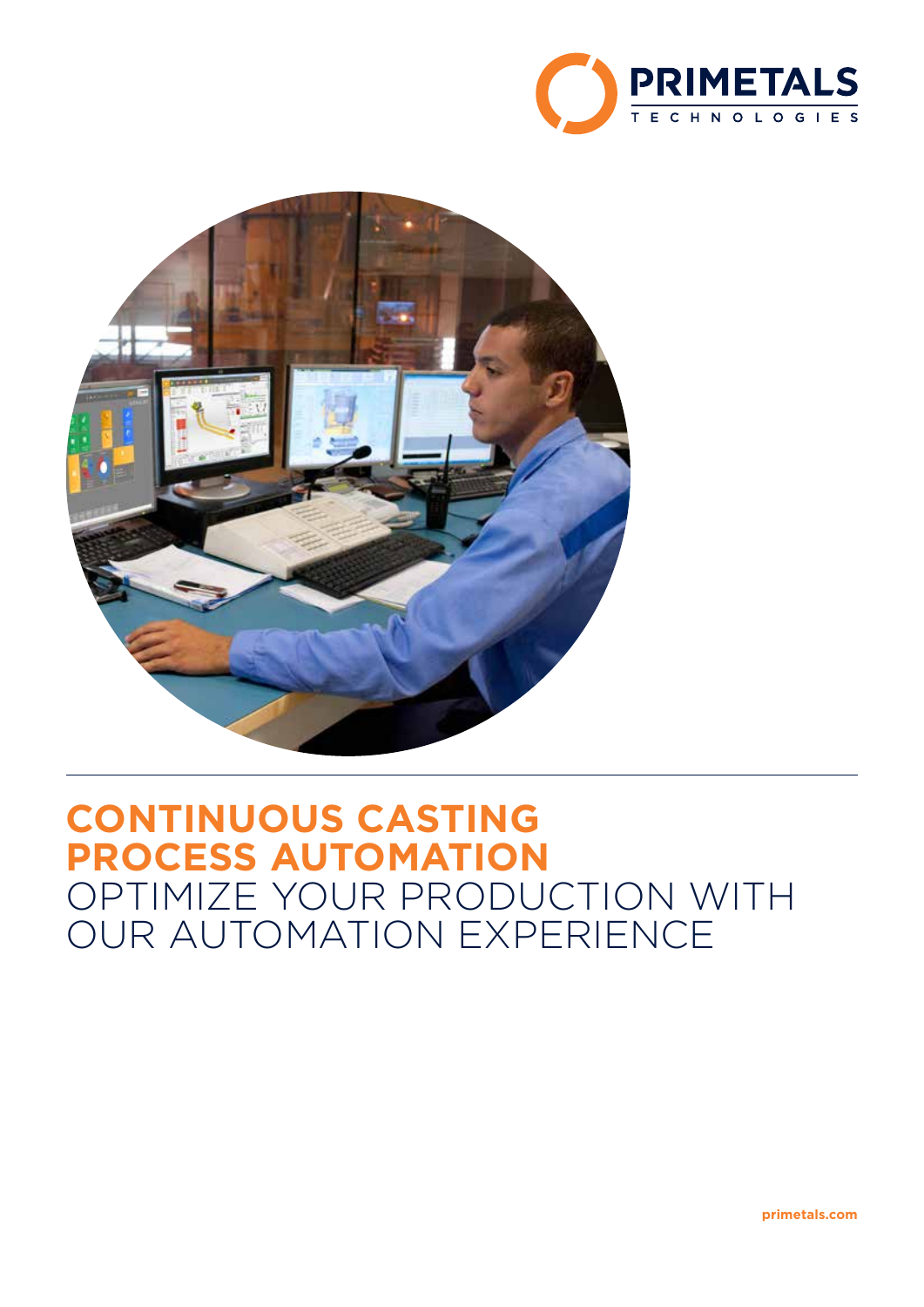# **THE NEXT LEVEL IN INTELLIGENT CASTER AUTOMATION** IMPROVE YOUR CASTING PROCESS FOR OPTIMUM PERFORMANCE

The CC Optimization is the next level in intelligent caster automation. Through the optimal interaction of sophisticated models and experts, the system can provide plant operators with extended assistance, which will minimize the risk of human errors. CC Optimization is the next decisive step toward fully automated casting.

### **OUR SOLUTIONS**

Primetals Technologies' tried-andtested automation products provide sophisticated opportunities for optimizing and monitoring the casting process. Their pioneering componentbased architecture offers a high degree of flexibility.

Based on a multi-layer software design, the database is used to obtain system and model parameters and to access historical or quality-related data. Human machine interface applications are also separated from the database via an object layer.

Primetals Technologies has developed and perfected a stable process optimization system based on proven packages.

Safety is our priority, and we are well on our way toward fully automated production that requires only quality and safety-related operator interaction on the HMI.

Flexible process models allow off-line tuning and simulation prior to release for production. As a result, no software modifications are needed to adapt model behavior.

Primetals Technologies rounds out its service spectrum by providing global metallurgical and automation assistance by local Primetals Technologies representatives and via remote links.



pure.hmi – multi-use on many types of devices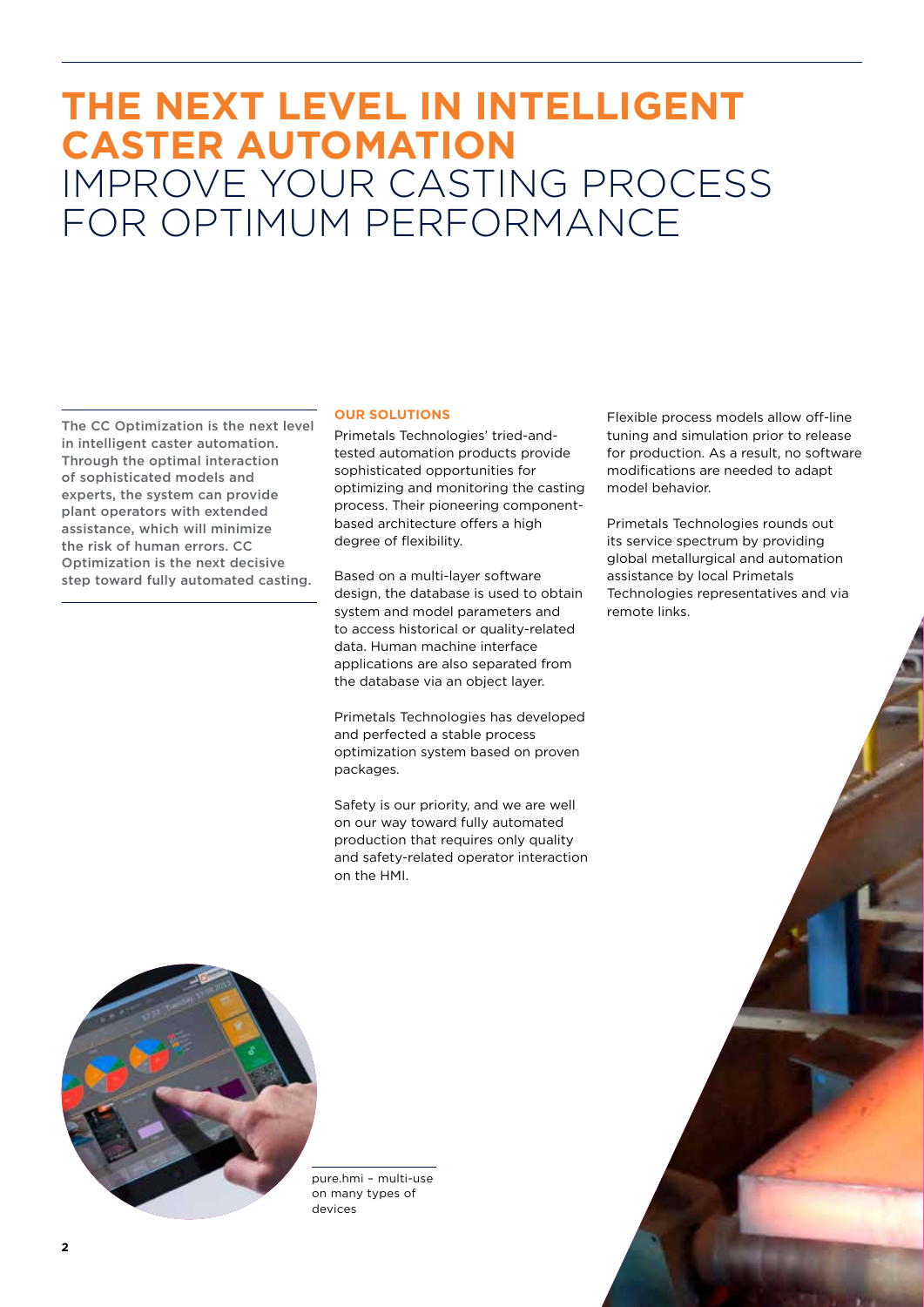

# **ADVANTAGES**

# **•** Easy integration

A comprehensive range of metallurgical models and packages that can be easily integrated into any existing or new slab, bloom, or billet caster

- **•** Short project completion Connect & Cast® products with full functionality right from the first heat ensure short project completion times
- **•** Short downtimes Minimum plant downtime thanks to maximum utilization of pretested, pre-configured, and proven components
- **•** Maintenance and assistance Immediate metallurgical, maintenance, and automation assistance via secure data
- **•** Dedicated HMI packages Operation and maintenance support with dedicated HMI packages
- **•** Service and support Service and support for future system extensions after start-up period

**3**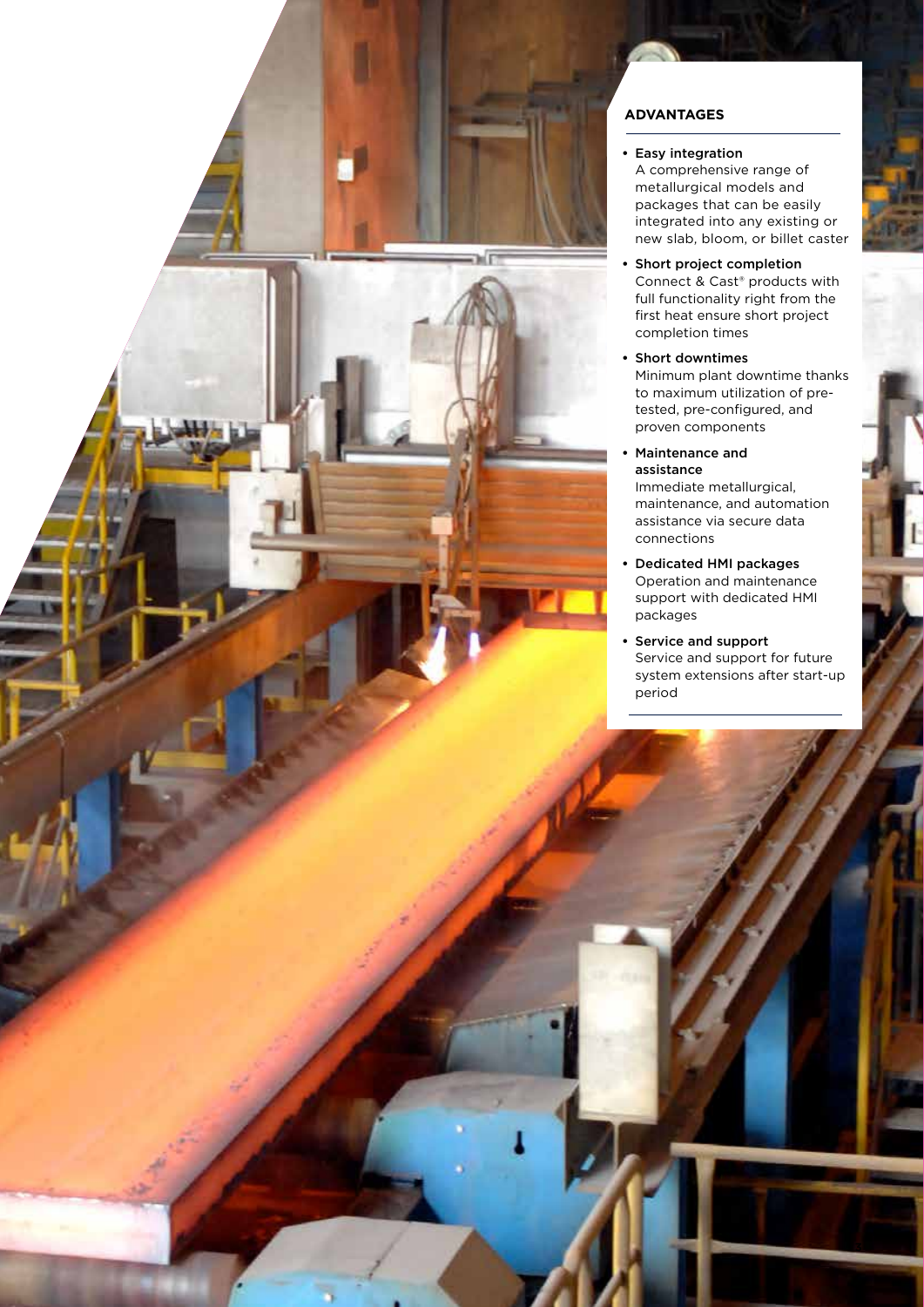# **INTRODUCING CC OPTIMIZATION** ASSEMBLE YOUR CASTER OPTIMIZATION WITH PRIMETALS TECHNOLOGIES PRODUCTS



CC Optimization overview screens

# **MAIN FUNCTIONALITIES OF CC OPTIMIZATION**

The basic functionality of CC Optimization is production plan handling and heat and slab tracking from the first announcement of a heat until the last slab has left the caster run-out area. Production events (for example, heat changes and turret and tundish movements) and qualityrelated information are tracked by the system.

A close connection to the basic automation system (CC Control or existing systems) ensures proper signal processing and reactions by the caster models and experts. Data received from production planning and upstream units in the steel plant are processed and used for tracking, heat pacing, and quality assessment purposes.

The model output is automatically forwarded to the basic automation system in order to optimize the production process.

# **SYSTEM EXTENSIONS**

Thanks to the open system architecture, other Primetals Technologies products can be integrated into the caster process automation software without major implementation work.

### **HUMAN-MACHINE INTERFACE (HMI)**

The HMI guides operators through the production process. Casting operator interaction is limited to quality- and safety-related activities.

- **•** An overview of important information is presented on the main display – details can be easily accessed via an extensive set of dedicated screens
- **•** Operator screens are displayed in the customer's language and units
- **•** The system administrator is entitled to grant access rights for applications or single screens
- **•** Primetals Technologies' process explorer comprises a configurable set of applications
- **•** The user can select predefined texts instead of inputting them
- **•** The caster production overview offers a Web-based presentation of current data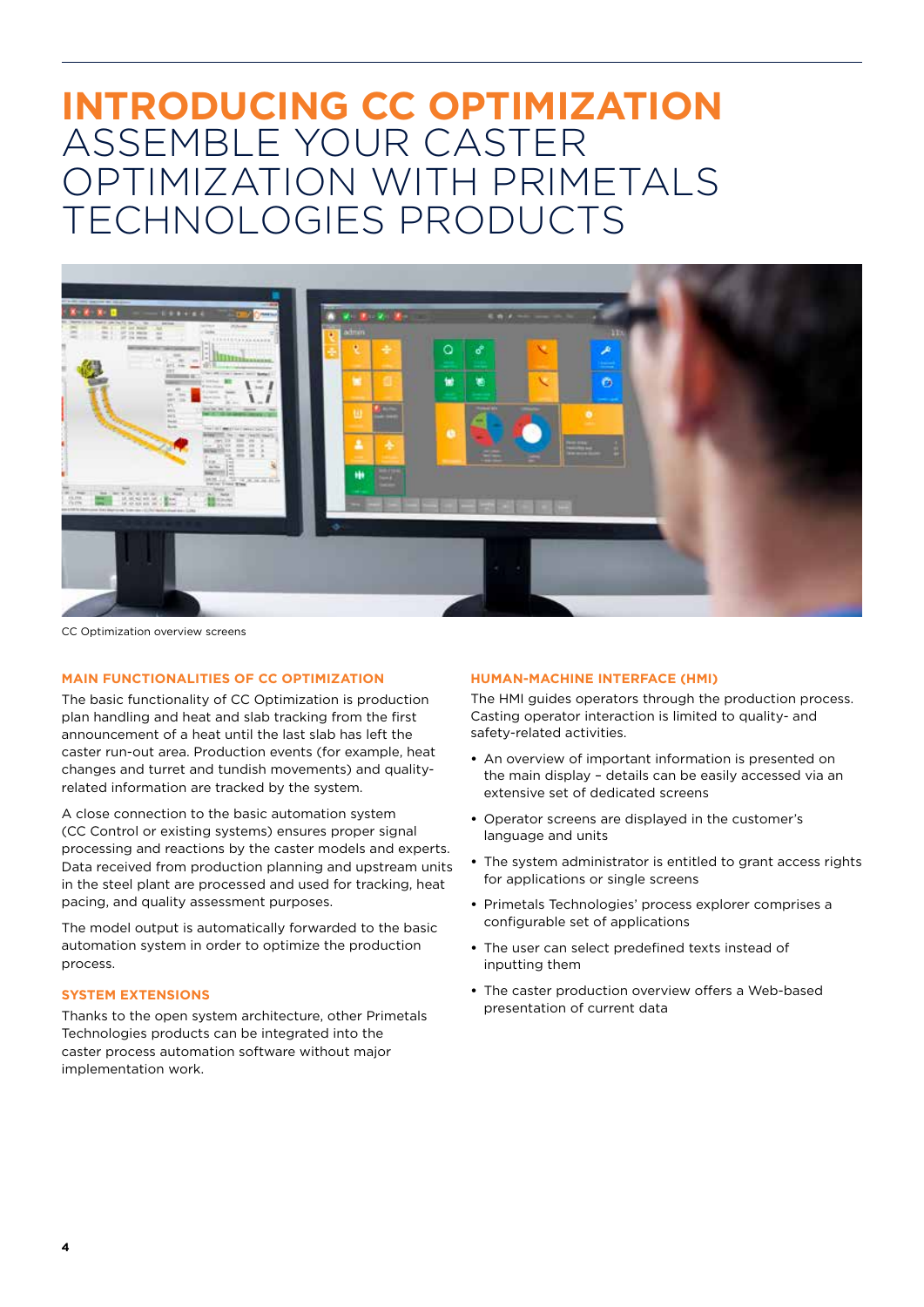

Cutting overview screen of a two-strand slab caster

# **MAINTENANCE AND SIMULATION SYSTEM**

Primetals Technologies provides an all-in-one setup, testing, and maintenance tool as an integral part of the package.

- **•** Software deployment, configuration, start, stop, restart, and the ongoing supervision and troubleshooting of caster optimization processes
- **•** Online checks of basic automation data and an overwrite function for emergencies
- **•** The "Link Analyzer" facilitates the long-term monitoring of basic automation data consistency during cold testing or parallel runs with legacy systems.

### **SIMULATION AND TESTING PHILOSOPHY**

The "Simulator" provides the functions necessary for testing and training operators in an off-line environment in order to achieve smooth system start-ups.

Simulations include:

- **•** Communication with other automation systems
- **•** Replay and testing of various casting scenarios using predefined script files
- **•** Predefined long-term stress tests in order to document the effects of software modifications

### **YIELD EXPERT**

The aim of the Yield Expert is to minimize scrap and to optimize the yield. It considers scrap portions, quality defects, weight restrictions, sample cuts, and width changes while producing the maximum number of scheduled products.

- **•** Optimization of product length or product weight in the case of scrap sections or quality-related defects
- **•** Scheduling of mold width adjustments
- **•** Scrap section allocation algorithms
- **•** Optimization steps can be switched on and off online
- **•** Replay of cut-to-length optimization steps, even in actual production situations

# **ONLINE SUPPORT**

Primetals Technologies provides support and services to customers via secure online connections all over the world, and assists local Primetals Technologies representatives and customer maintenance personnel to provide first-level support. Service contracts guarantee assistance in the rare case of system problems that cannot be handled locally.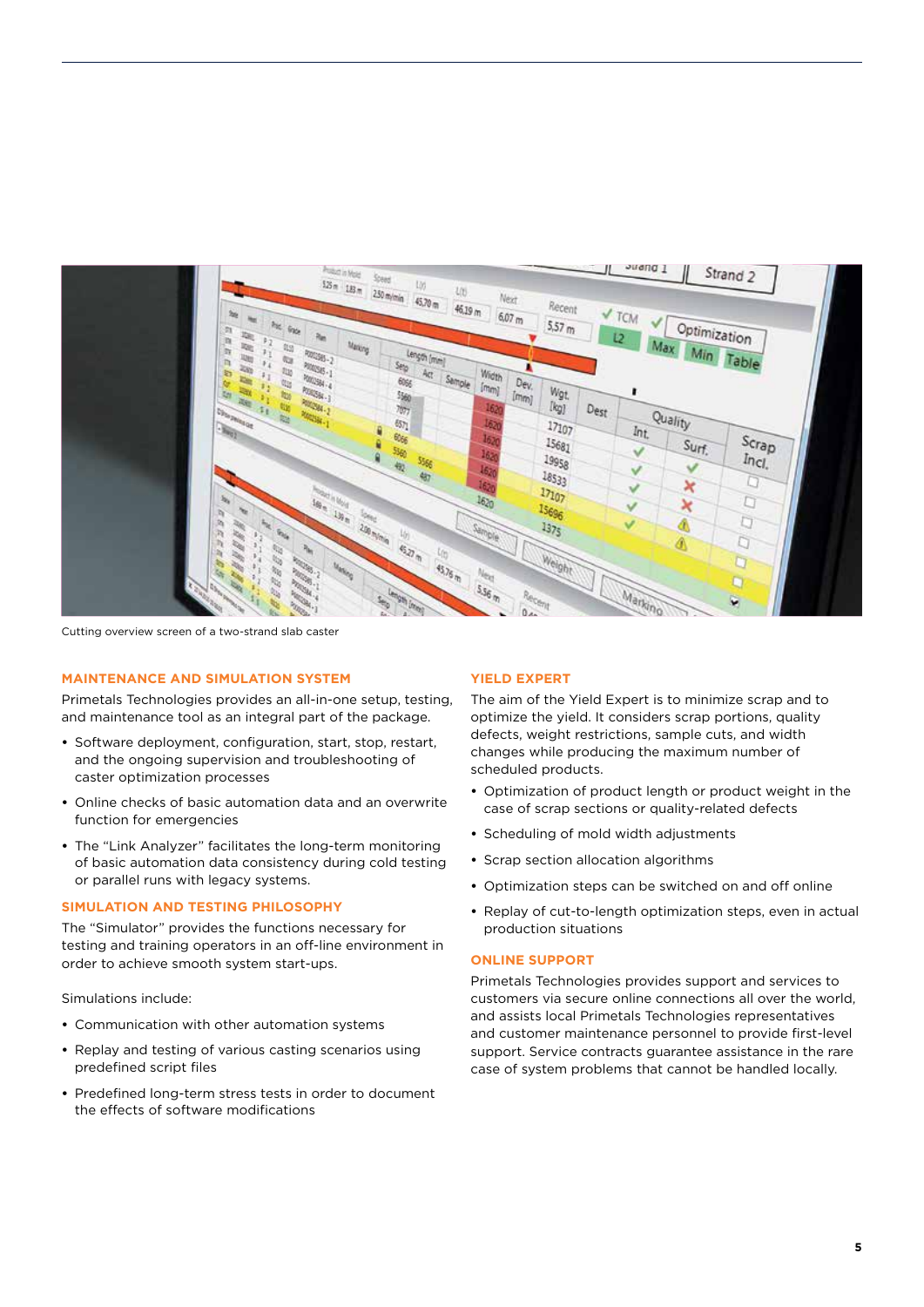# **DYNAPHASE, DYNACS 3D, AND DYNAGAP SOFT REDUCTION** ADVANCED MODELS SUITE



Dynacs 3D maintenance system

The advanced DynaPhase, Dynacs 3D, and DynaGap Soft Reduction model suite takes precision and control potentials to the next dimension with completely new concepts for secondary cooling and soft reduction.



MSS – Maintenance and Setup System – enables the maintenance of the model suite's parameters and settings. Working with the offline simulation environment, this powerful tool supports metallurgists in their daily work. It enables operators to enter the machine geometry, cooling requirements, and formulas that describe water distribution and heat removal for each cooling loop, radiation, roll heat removal, mold heat removal, and natural convection.

### **DYNAPHASE**

In order to calculate a 3-dimensional temperature profile of the strand material properties like enthalpy, solid fraction, density, and conductivity as a function of the temperature must be known. These material properties can be entered in the MSS or they can be derived using the add-on package DynaPhase, which determines these parameters from the steel chemistry using the thermodynamic Gibbs free energy and the Avrami model.

Traditionally, steel grades are grouped and a typical chemical analysis for this group is used to determine the material properties. With DynaPhase, the material properties are derived from the actual steel analysis. Calculations show that there can be a difference in the point of final solidification of half a meter or even more, by comparing the results of the actual steel analysis to the grade group analysis. This fact demonstrates the importance of having an online calculation using the actual steel grade in order to improve the quality of the cast products.

DynaPhase also indicates whether the current analysis of the steel is peritectic or not, and it alerts the operator in the event of an unexpected peritectic grade. This can reduce the risk of breakouts and improve quality.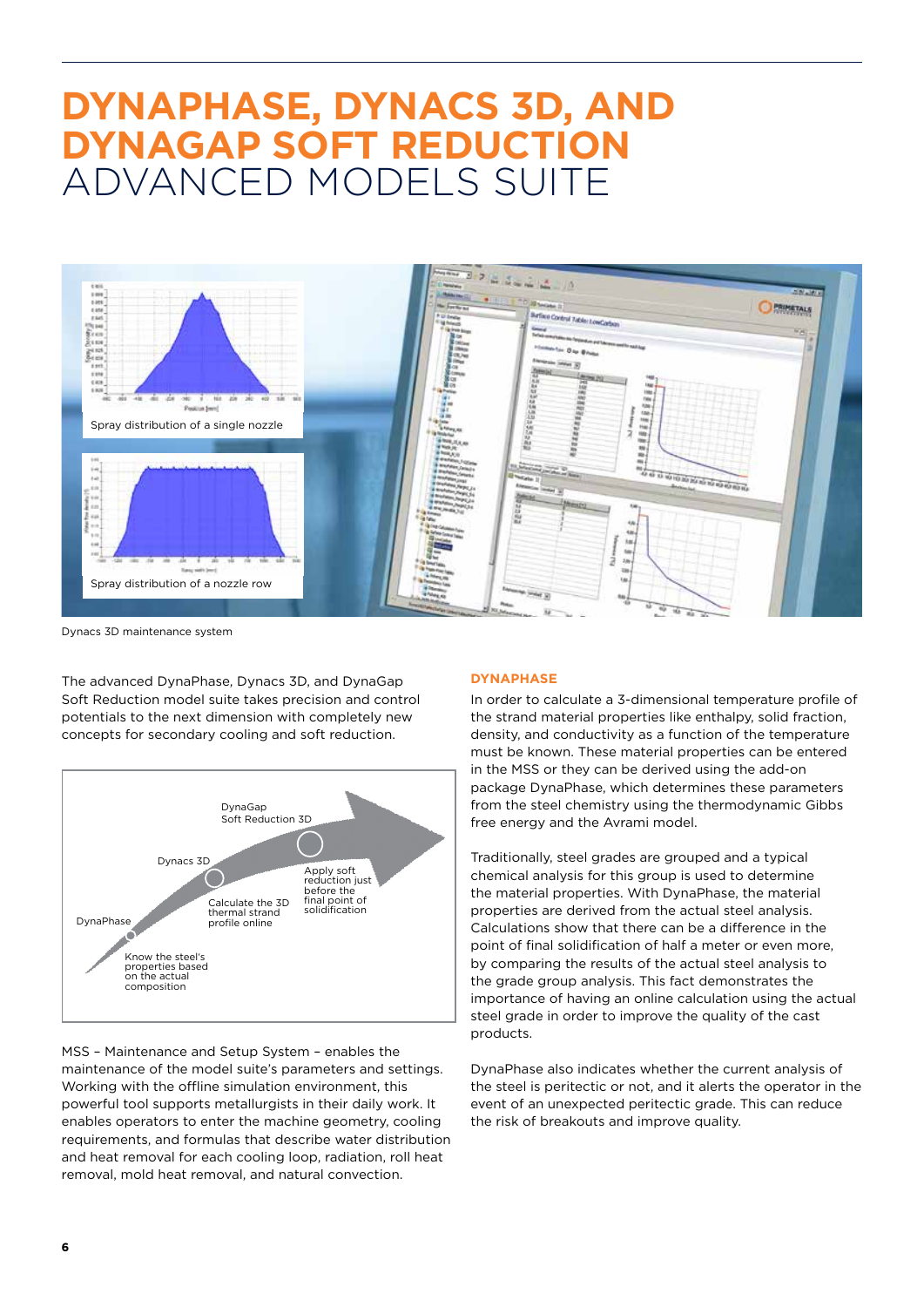

Top and cross section view of the strand in the HMI

### **DYNACS 3D**

The advanced secondary cooling model Dynacs 3D derives correct water flow rates even in transient casting situations such as steel grade changes, casting speed variations, different tundish temperatures, tundish exchanges, and at the beginning and end of a casting sequence. The water flow rate for each cooling zone is calculated to maintain a defined surface temperature profile throughout the entire casting sequence.

A finite-volume approximation is used to solve the heattransfer equation and takes into consideration temperaturedependent material properties, such as density as well as the position-specific product cross-section.

The maintenance system allows the metallurgist to change cooling practices easily and introduce customer-specific cooling expertise. The offline simulation system is used to test the effect of the new settings in various casting situations before utilization in the production process.

#### **BENEFITS**

- **•** 3D-temperature profile of the hot strand including critical edge temperatures
- **•** Improved calculation of solidification area across strand width
- **•** Natural shrinkage calculation for an optimal roll-gap adjustment

# **DYNAGAP SOFT REDUCTION® 3D**

This package is based on the combination of Smart Segments and Dynacs 3D thermal tracking module. It dynamically adjusts the roll-gap profile even in transient casting conditions.

- **•** Dynamic adjustment of the roll-gap profile for the entire strand (depending on mechanical segment setup)
- **•** Flexibility to cast any thickness within the design range
- **•** Optimized roll engagement for machine protection
- **•** Improved internal quality thanks to minimized center segregation, especially for pipe and plate grades

Due to the modular design the model suite DynaPhase, Dynacs 3D, and DynaGap Soft Reduction can be installed on slab, bloom and billet casters as well as on casters supplied by third parties.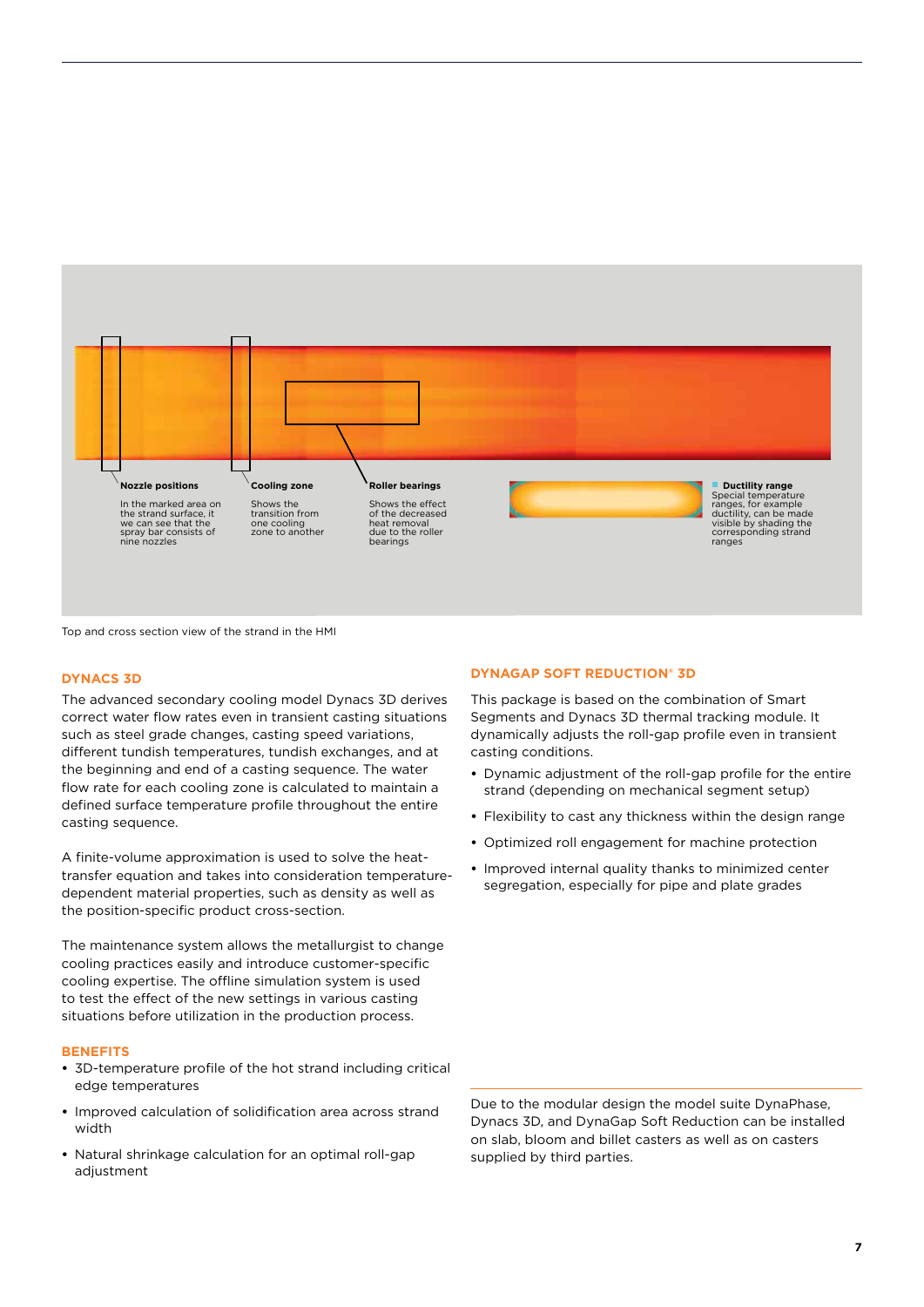

# **QUALITY EXPERT** A MILESTONE IN IMPROVED QUALITY CONTROL IN CONTINUOUS CASTING

Based on operational, metallurgical, and automation expertise, Primetals Technologies has developed a completely new computer-aided quality control system, Quality Expert, that is replacing the former VAIQ (in operation in more than 200 slab/bloom/billet casters worldwide).

Quality Expert determines the definitions necessary for quality-related process parameters, tracks the actual data during production, predicts the quality of the cast products, and automatically determines the subsequent product disposition. It supports the plant operators by on-line quality alerts and a preview of the quality of the cast strands in the machine.

Quality Expert is available in two distinct editions distinguished by basic or comprehensive product quality rating capability.

# **DISCOVERY SYSTEM**

All tracked information and calculation results can be transferred from the Quality Expert's production module to the so-called Discovery system. This system is dedicated to the long-term archiving and evaluation of the huge amount of information tracked.

# **BENEFITS**

- **• Improved product quality**  Thanks to consistent and dynamic production practice information that is made available to the plant operators
- **• Cost savings**

Product inspection and conditioning activities can be largely avoided, which cut**s** material losses and handling costs

**• Configurability**

Quality Expert can be configured according to the needs of the user utilizing a flexible knowledge-base component

- **• Quality-assured direct or hot charging** Online quality prediction of cast products allows potentially defective products to be separated before charging to the downstream production
- **• Quality certification**

units

The long-term documentation of process specifications, process history, and quality results supports quality certification according to ISO 9001 standards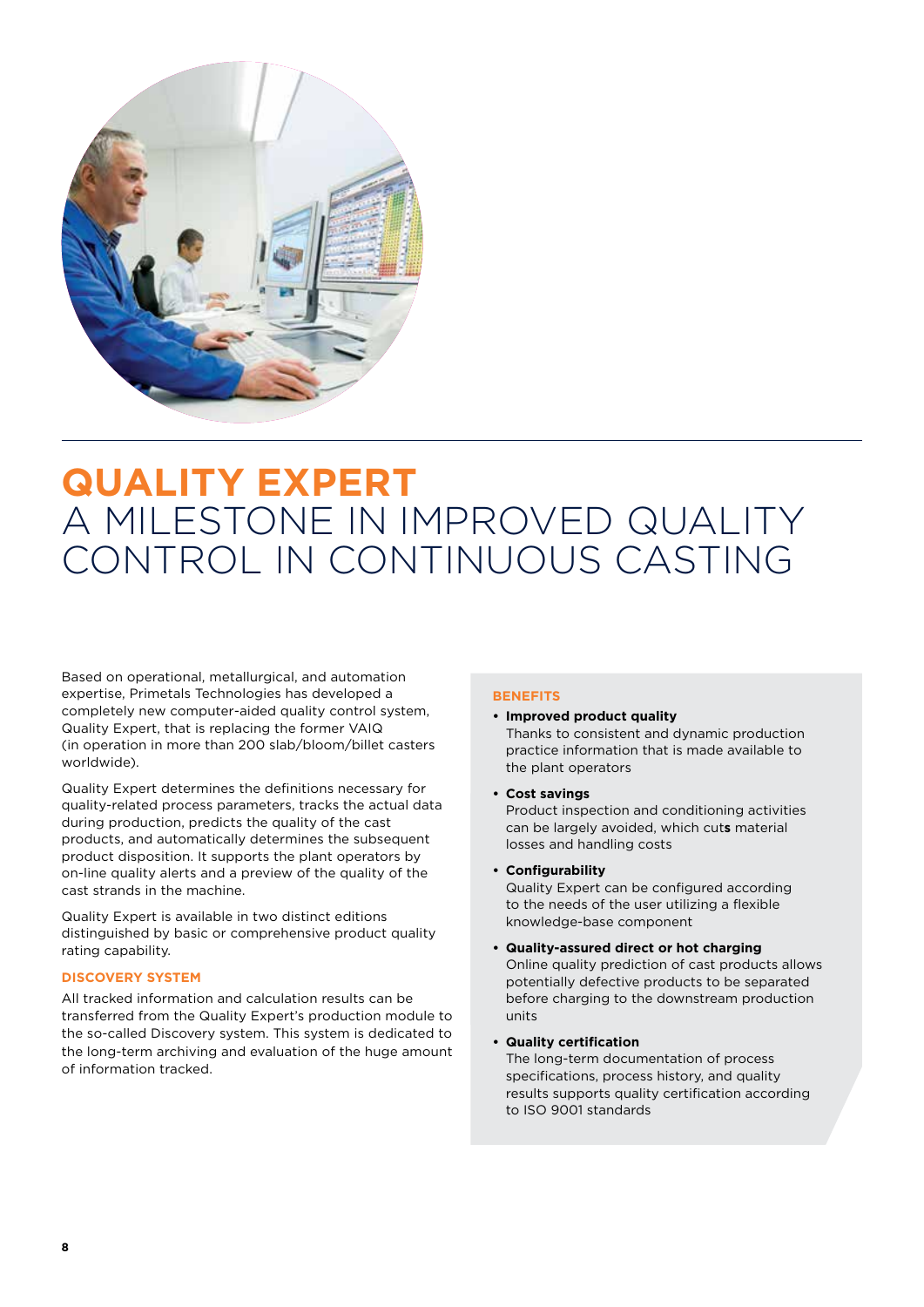The Quality Expert was designed for flexibility from the bottom up. It can be easily adapted to changing production requirements using its comprehensive set-up system including a flexible rule editor, and it also features sophisticated process data-tracking capabilities. Its machine learning functionality allows for easy tuning of the product product-quality rating functionality based on the sample data provided.



# **PROCESS DATA TRACKING**

Process data that influences product quality is recorded in detail targeting process documentation and product quality prediction. Data is recorded at high resolution (typical 1s) as transmitted from the basic automation system and process computers. A sophisticated projection method that takes the metallurgical area of influence into consideration makes it possible to determine the exact production conditions for each cast product from cut to cut.



# **QUALITY PREDICTION**

Quality Expert features a completely new and flexible rule editor. Rule systems for predicting the quality of multiple product defect types, including cleanliness and surface and inner quality, can be developed from simple approaches to more sophisticated ones. The Quality Expert evaluates those quality rules online and displays the resulting quality rating. These quality previews are made available for the hot strands currently being cast in the machine and for products already cut, along with an explanation of the quality rating.



# **QUALITY SUPERVISION**

Plant operators are supported by online alerts in the event of limits or specifications being violated during production. Process engineers can specify which process parameters will be monitored and which alert types need to be acknowledged by the operators. Operators also can view a preview of the preliminary quality rating of the cast hot strands while they are leaving the mold. The explanations displayed for these ratings reveal any quality deficiencies and enable operators to take immediate action if applicable.



### **MAINTENANCE AND SETUP SYSTEM**

The on-line quality control functions can be flexibly configured using the Quality Expert maintenance and setup system. The necessary technological expertise is stored in a metallurgical database. The end user (metallurgist, process engineer) can adapt the quality rules or enter new ones without the intervention of software engineers. The extensive and easy configurability of Quality Expert allows the process engineers to react quickly and flexibly to changing quality demands.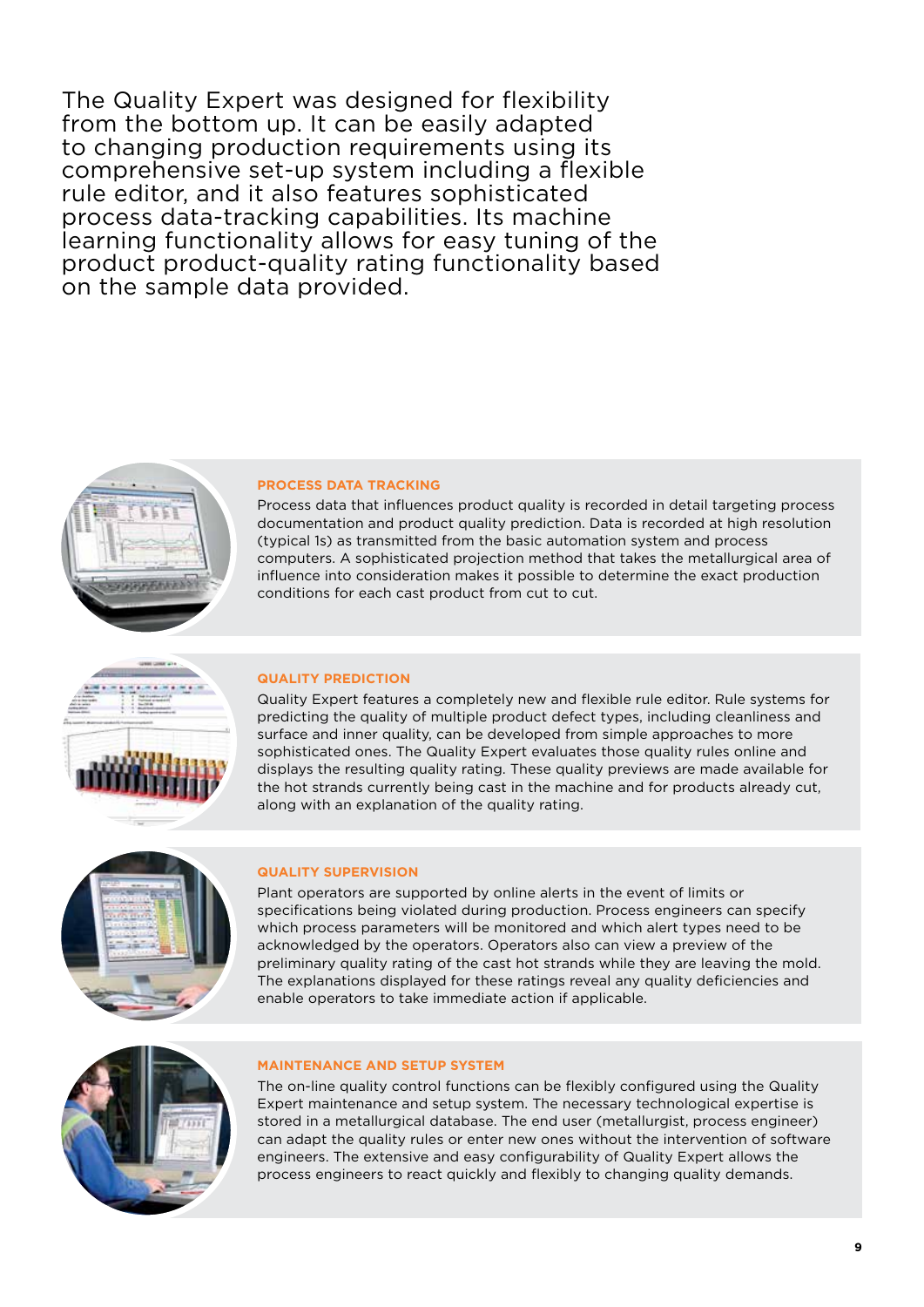# **MODELS AND EXPERTS** INTEGRATED EXPERTISE ENSURES QUALITY AND PRODUCTIVITY



# **NOZZLE EXPERT**

The Nozzle Expert helps to detect clogged nozzles and broken hoses in continuous casting machines and so ensures that the strand is evenly cooled for high-quality steel production. The Nozzle Expert is based on statistical models and indicates the clogging ratio in each zone.

It automatically monitors the condition of the nozzles during the casting process. The model can also be manually activated during casting breaks. The advantage is that nozzle status can be checked following maintenance work or segment changes and immediately repaired before the casting process is re-started.

Changing segments in the caster can also be a source of problems. Hoses can be easily ruptured or jammed. Because they are aware of the consequences of leakage or clogged nozzles, maintenance personnel spend a large number of working hours checking whether nozzles are operating properly.

# **BENEFITS**

- **•** Cost reduction by dramatically reducing maintenance hours
- **•** Early detection and highest accuracy in detecting clogged nozzles and broken hoses
- **•** Problems with clogged nozzles will be detected and fixed before casting
- **•** Operators need to inspect only those zones forwhich an alarm is generated



#### **INTERMIX EXPERT**

The Intermix Expert assures that prime quality in the strand is determined precisely in case of mixing different grades during sequence casting. This information allows the Yield Expert to cut prime products before and after the incompatible section of the strand. Steel mixing takes place not only in the tundish but also in the mold and upper parts of the strand. Mixing in these areas is evaluated by a mixbox-type submodel of the Intermix Expert that makes it possible to calculate the chemical composition of the steel at any position along the cast strand. On the basis of the chemical composition of the steel, the Intermix Expert calculates whether the mixed steel zones may be used for the desired product application or if the steel has to be downgraded or even scrapped.

Input parameters like analysis, tundish weight, and dimensions of the strand are considered and the computed results are visualized in the HMI.

### **BENEFITS**

- **•** Combining the output with the Yield Expert assures maximum prime-quality yield
- **•** Calculation of mix steel area and incompatible strand portions along the strand
- **•** Powerful simulation environment for testing intermix of different steel grades
- **•** Exact knowledge of the chemical analysis at any position on the cast slabs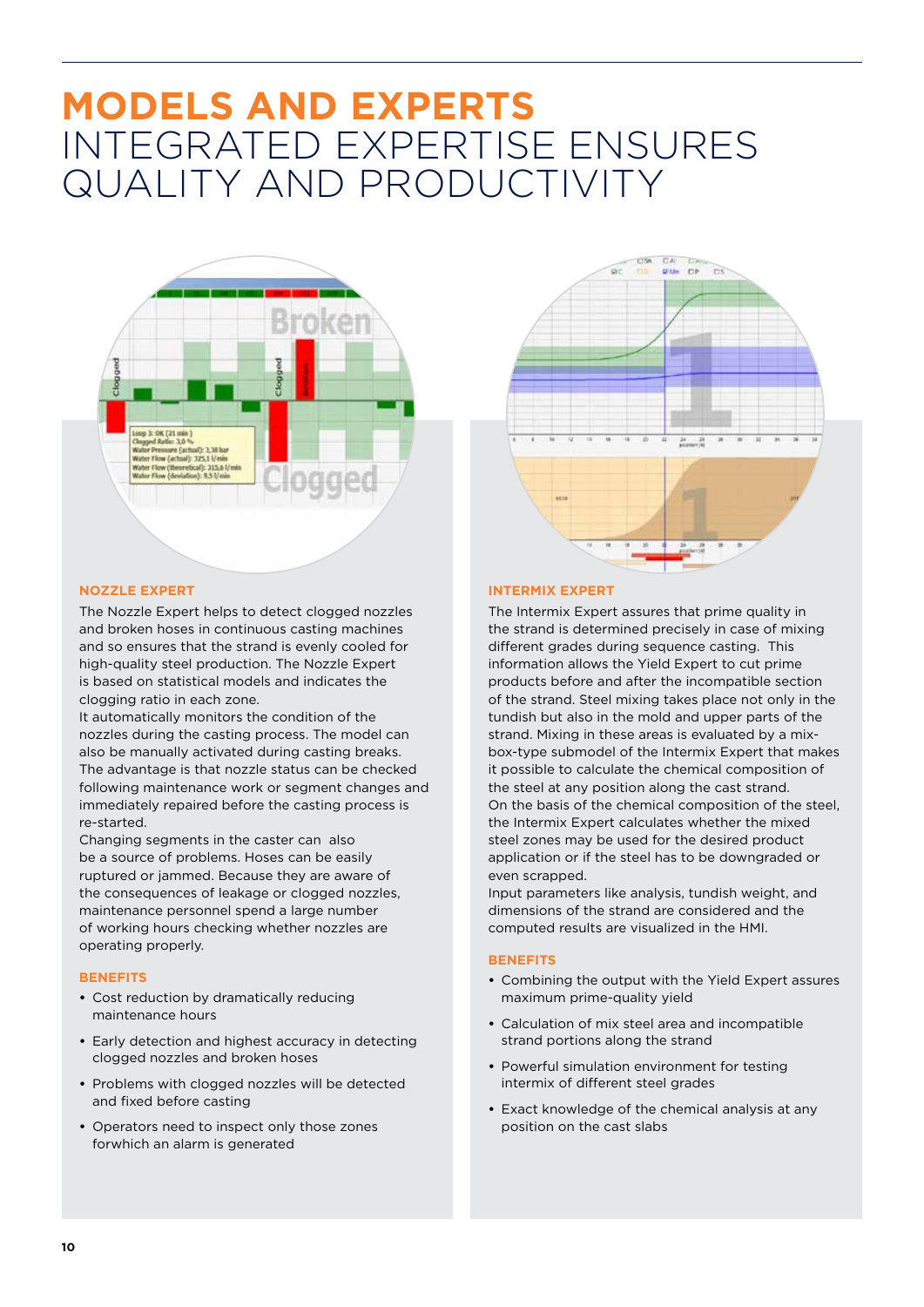

### **SPEED EXPERT**

Quality improvement and throughput are the main focus of the Speed Expert, where factors that influence the casting speed are combined and an optimal casting speed for any casting situation is cyclically calculated.

Selecting a proper casting speed on a continuous caster is of high importance. Many factors (for example, superheat, min/aim/max speed of the grade, quality, safety, machine limits and production requirements) influence the choice of the casting speed.

The calculation of the casting speed is based on different limits, and considers the different facors. Each rule determines a speed range that satisfies its requirements. The Speed Expert determines an optimal casting speed from the intersection of all of these speed ranges.

Priorities can be assigned to each rule. If there are contradicting results, the rule with the lower priority is ignored.

# **BENEFITS**

- **•** Optimal casting speed for increased throughput and improved quality
- **•** In steady-state conditions, the recommended speed is calculated so that the point of final solidification is positioned at the end of a segment for optimal soft reduction
- **•** Speed set-points are displayed in the HMI and are sent to Level 1 to be executed automatically
- **•** Powerful maintenance system for defining new or modifying existing rules



#### **EQUIPMENT EXPERT**

The task of the Equipment Expert is to monitor the installed equipment of the caster and give the operators valuable information about the maintenance work required on them. An equipment can be an entire segment, individual rolls, a mold, or mold plates. For every equipment, a lifetime or partial lifetime criterion is defined. These criteria can be the number of heats, casting time, casting length, tons, durations, or other factors. The Equipment Expert collects these criteria on each piece of equipment and informs the operators when the lifetime criterion will be reached (for example, "change the mold-wide side plate before May 30 because 500 heats will be attained by then"). With this information, preventive maintenance work on casters is well organized. If there is more than one caster in the steel plant, a single Equipment Expert handles all of them, because the same equipment can be used on both casters.

## **BENEFITS**

- **•** New equipment can be added with no programming work required
- **•** Well-organized preventive maintenance for the caster equipment
- **•** Automatic equipment detection with RFIDs
- **•** Equipment test reports, manuals, and instruction documents for equipment are available in the HMI

Operators are alerted with appropriate information when the installed equipment needs to be replaced.